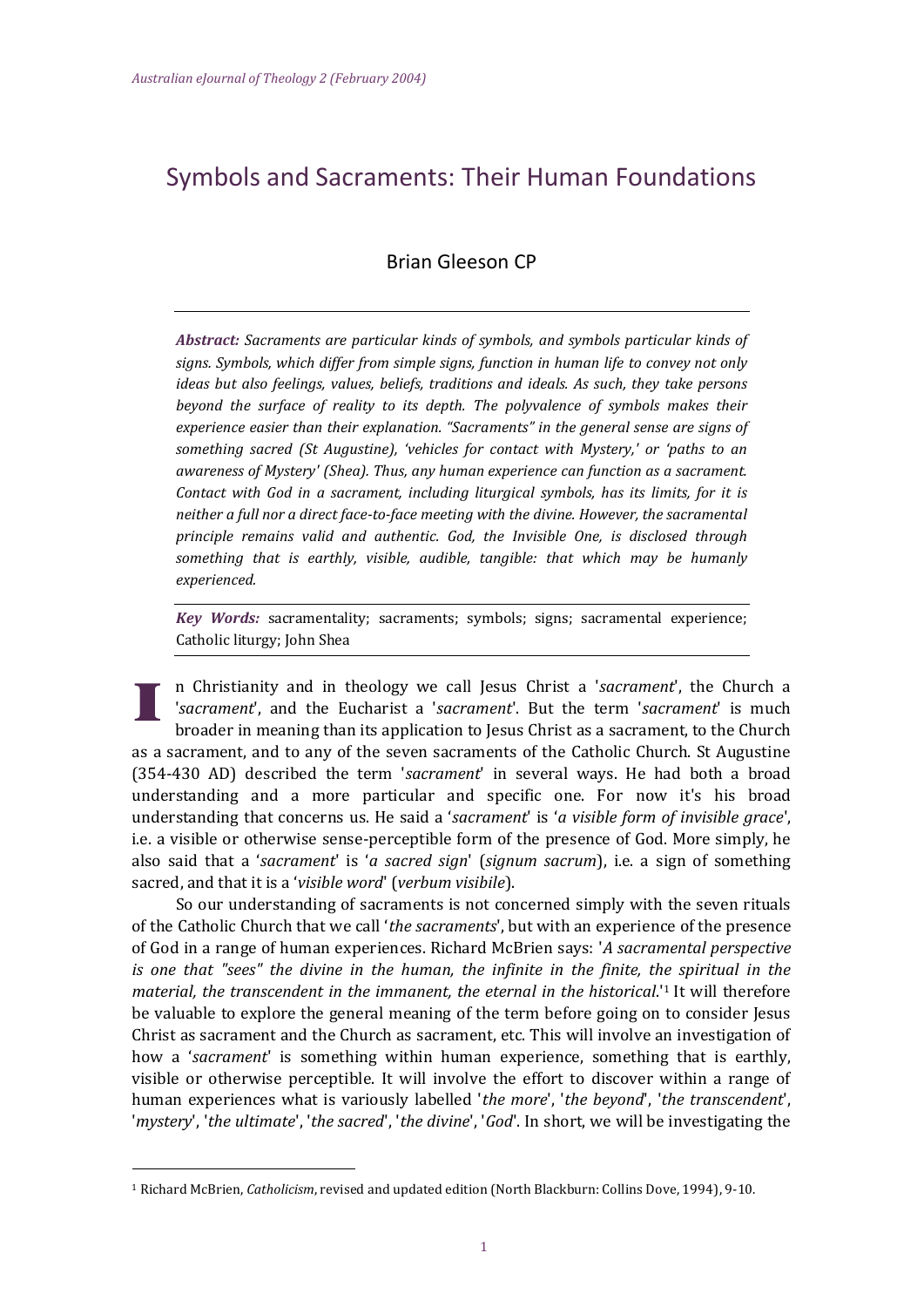l

anthropological, the human basis of the idea of sacrament, i.e. what is sometimes called '*sacramentality*'.

To delve into this, it will be useful to first examine the meaning of '*symbol*' in general, since any '*sacrament*' is a specific type of symbol.

## A. THE MEANING OF "SYMBOL" IN GENERAL AND ITS ROLE IN HUMAN LIFE

A symbol belongs to the category of '*sign*', i.e. it is a kind of sign. As sign, it points beyond itself to something else, something more, and is a means of communicating this more to those who experience it.

Signs in general give information, and frequently tend to have only one meaning e.g. a car's indicator light; an '*exit*' sign; a '*For sale*' sign outside a house; mathematical signs such as  $+$ ,  $-$ ,  $=$ ; a traffic policeman's raised hand. Signs which have a single meaning can also be explained.

A symbol is a more complex kind of sign. It tends to convey not one but a series of meanings. This is to say that a symbol has several associated connotations.[2](file:///C:/Documents%20and%20Settings/Admin/My%20Documents/Steven/ACU/AEJT%20Project%202011/AEJT%202-10/Ejournal/AEJT_2/Brian_Gleeson.htm%23_ftn3) In the second place, a symbol does more than communicate ideas. It touches our imaginations and stirs up our feelings, such as joy, love, hope and fear. It touches our values, beliefs, ideals and traditions, as well as our insights and ideas. A symbol is very useful for sharing inner feelings and attitudes, e.g. candles lit on a cake to honour a child on her birthday; flowers sent to express grief and sympathy; a wedding ring to pledge lasting love and fidelity.

The kind of sign which a symbol is may be illustrated by comparing the difference in meaning an old photo album has for a stranger browsing through its pages, and for a member of the family who knows and appreciates the people pictured there. For the stranger, the photos will tend to say at most who the people in the pictures are, what they look like, and what they are doing. For the family member they are precious memories of what the subjects have meant to them personally, what their association with them has been like, the life and love and laughter they have shared with them. For the family member '*every picture tells a story*', as we say. Whereas the stranger leafing through the pages may hurry to get to the end, the family member may have difficulty in putting the album down.

The implication is that a symbol tends to participate in the reality it signifies, that it realizes what it signifies, that it is what it means, and that it takes us beyond the surface of things to their depth. Thus, e.g. a naval wife holding the photo of her husband in her hand and kissing it, may feel that she is with him now, even though his ship is somewhere in the Persian gulf. Our national flag and national anthem are not just a piece of coloured cloth and a piece of music set to words, but put us in touch with our history, our beliefs, our hopes, our dreams, and our ideals.

Because a symbol tends to have a range of meanings, it is easier to experience it than to explain it, and because it touches the heart and not just the head, a symbol will tend to work more powerfully than logical explanation.

The appreciation of symbol involves the capacity to '*see more*', to '*feel about*', to reflect, to contemplate, and to wonder. To think symbolically involves something of the art of the poet, e.g. of a William Blake exclaiming with enthusiasm on the impact made on him by the sight of a tiger:

<sup>2</sup> The capacity of symbols to carry many meanings is referred to as their '*multivalence*' or '*polyvalence*'.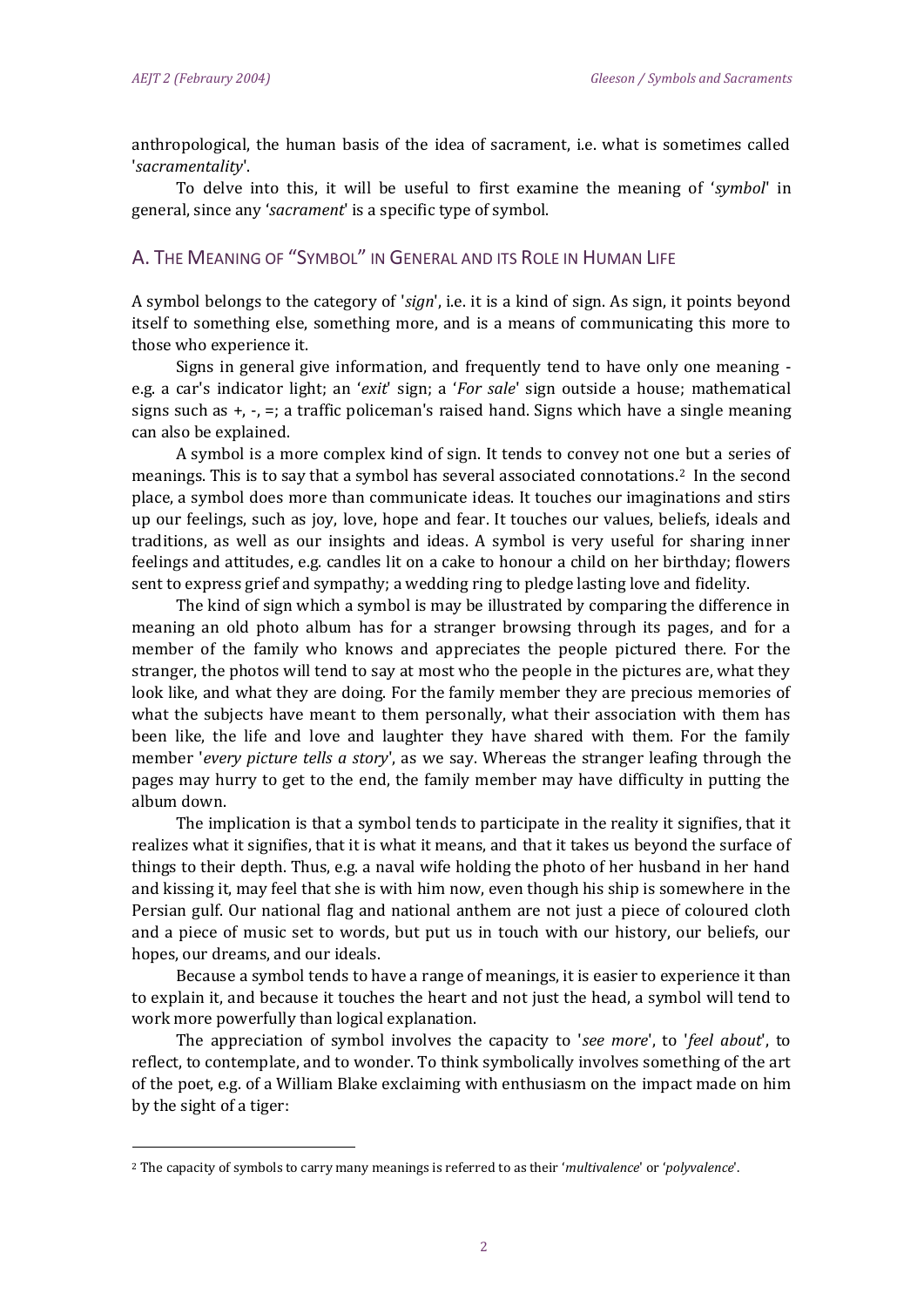Tiger! Tiger! burning bright in the forests of the night, What immortal hand or eye Could frame thy fearful symmetry!

In Jesus we sense such a poetic cast of mind, the ability to think symbolically and to '*see more*', as e.g. he speaks to his disciples of '*shining in people's sight*' like '*a city built on a hilltop*' and '*a lamp on a lamp-stand*'; about the sound tree producing good fruit and the rotten tree bad (Mt 7:17); about the sensible man who built his house on rock and the stupid one who built his on sand (Mt 7:24-27); about the sower who went out to sow (Mt 3:3-9).

To think and indeed to act in a symbolic way, tends also to require previous experience. The lack of this will e.g. lead a stranger to hurry through a photo album in which the people depicted are strangers. (Hence the risk of showing '*the slides we took in Germany last year*'). The appreciation of a religious symbol tends to pre-suppose some previous acquaintance with it.

#### B. A RANGE OF SACRAMENTAL EXPERIENCES

In his book *Stories of God: An Unauthorized Biography*, <sup>3</sup> [a](file:///C:/Documents%20and%20Settings/Admin/My%20Documents/Steven/ACU/AEJT%20Project%202011/AEJT%202-10/Ejournal/AEJT_2/Brian_Gleeson.htm%23_ftn4)lready something of a classic in the field, John Shea has discussed a range of human experiences, which, in the context of his discussion, he regards as sacramental, and which he calls '*vehicles for contact with Mystery*' (p.17), '*paths to an awareness of Mystery*' (p.25). It will be valuable to recall and further develop the range of human experiences he has discussed.[4](file:///C:/Documents%20and%20Settings/Admin/My%20Documents/Steven/ACU/AEJT%20Project%202011/AEJT%202-10/Ejournal/AEJT_2/Brian_Gleeson.htm%23_ftn5)

#### *1. Contingency*

l

Shea men[t](file:///C:/Documents%20and%20Settings/Admin/My%20Documents/Steven/ACU/AEJT%20Project%202011/AEJT%202-10/Ejournal/AEJT_2/Brian_Gleeson.htm%23_ftn6)ions contingency,<sup>5</sup> the awareness of the uncertainty of life, leading us to wonder, '*Why is there anything at all?*' At times we experience contingency in a positive way, when we experience the feeling that it's good to be alive, days when we are jumping out of our skin, so to speak.

Yet not all that far away from the '*exhilarating awareness that life is given, is the anxious awareness that it is not guaranteed*' (p.27). No insurance policy can save us from death and from its lesser indignities, sickness and suffering. In this precarious life situation, the meanings which things have for us are fragile and can easily crumble. In this situation, the love and friendships in our lives which we value, but tend to take for granted, can easily fade out or fade away. All too easily our hopes for the sort of future we have planned can be dashed.

When we come to wonder about all this, and when our wondering begins to take us beyond such uncertainties, it is then that we may possibly enter into '*Mystery*'.

<sup>3</sup> See John Shea, *Stories of God: An Unauthorized Biography* (Chicago: Thomas More Press, 1978), esp. Ch.1, 'Exceeding Darkness and Undeserved Light'. Cf. Peter Malone, *Traces of God: Understanding God's Presence in the World Today* (Melbourne: Collins Dove, 1991). He discusses God in life stories, loving relationships, people, our daily lives, nature, imagination, music, words, theatre and film.

<sup>4</sup> Cf. Shea, 'The Way of Revelation and Faith', in *Stories of Faith* (Chicago: Thomas More Press, 1980) 13-35.

<sup>5</sup> Defined by *The Concise Oxford Dictionary* as 'uncertainty of occurrence; chance occurrence ... thing dependent on an uncertain event'.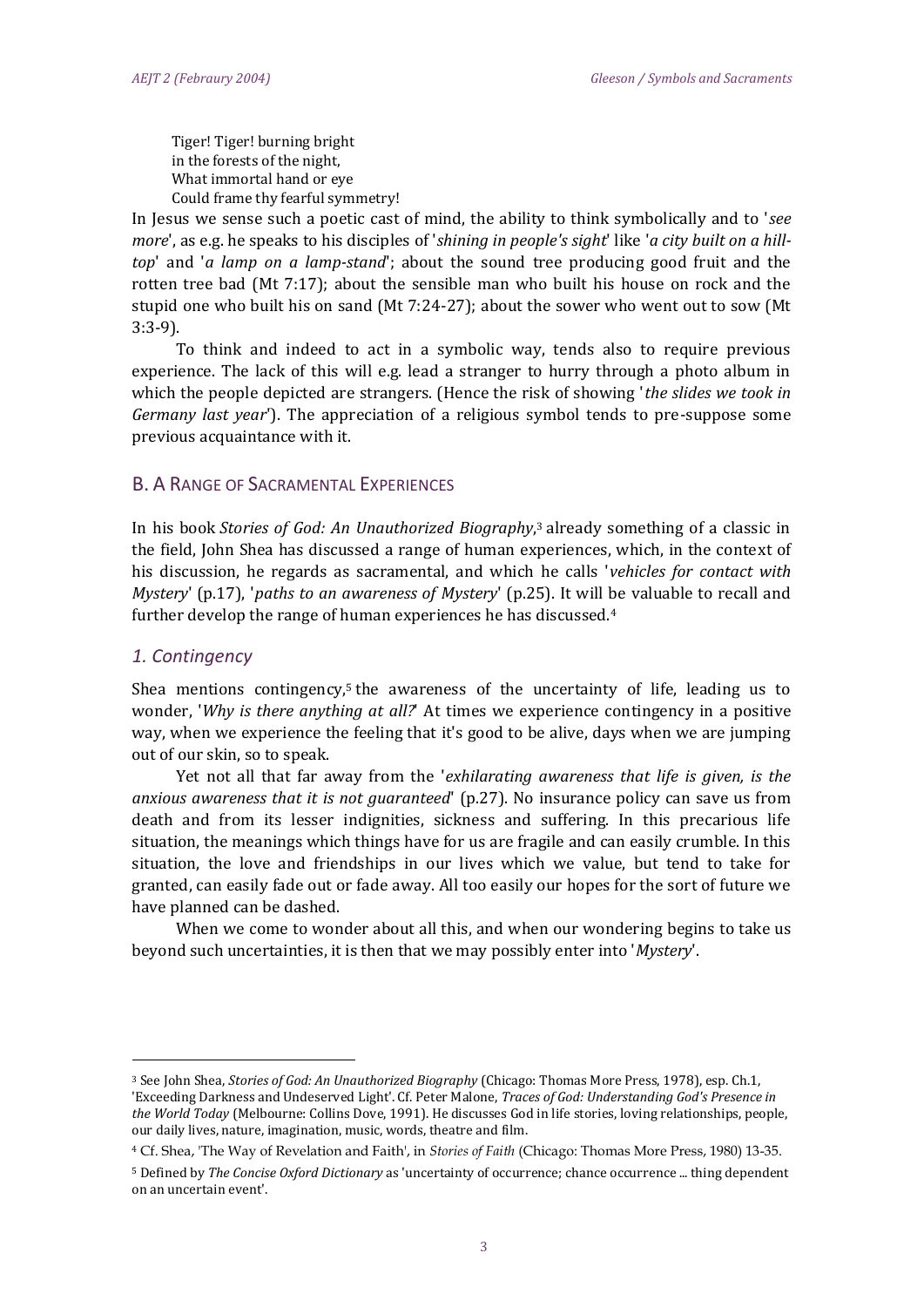l

## *2. Dialogue (Conversations) and Communion (Sharing and Caring Love)*

A second path to Mystery, a second symbol/ sacrament of daily life, is when people enter into deep dialogue and communion with one another. Dialogue and communion have been skilfully presented by Gregory Baum<sup>[6](file:///C:/Documents%20and%20Settings/Admin/My%20Documents/Steven/ACU/AEJT%20Project%202011/AEJT%202-10/Ejournal/AEJT_2/Brian_Gleeson.htm%23_ftn7)</sup> as ways to both grow as persons to our potential, and as ways in which God is present to human beings everywhere in a redeeming way.<sup>7</sup>

In Baum's thinking, people mature through contact with other human beings. Of particular importance in the maturing process of learning to move away from self and to reach out towards others is the phenomenon of dialogue, i.e. genuine conversations we have with others. In the sharing which takes place, we listen and we respond. By means of the insights shared, we are assisted to grow and develop as responsible people.

Again and again if we are to make progress and change our ways of living, it may be necessary to hear from others things which are challenging, things which are perhaps even quite painful, but which turn out, at least in the long run, to set us free to become better people. In fact, through the course of a whole life, many challenges and many changes may be called for.

There is another dimension to all this. In the words of others, even unintended remarks and chance conversations, God's word may be addressed to us, God's word of saving truth.

As previously said, the word of God as it comes to us from others in conversation can be painful. We need strength to reply to the call (from God) addressed to us by others. To be addressed by others (and God) creates fears. Can we, e.g., take the risk of listening to them? Isn't there some danger that if we listen to others, our self-esteem may go down? Isn't there some danger that if we listen to the revealing word from another person, we will end up being psychologically dependent, even under that person's spell?

Faced with such threatening risks, it takes a lot of courage to engage in the kind of conversations which will challenge us to become more mature and more responsible. We find the courage to face the truth only if the other addresses us sensitively, i.e. with respect, with care, and with love. Love is the only way which works. Were we to be brutally confronted with what may be in us, e.g. superficiality, anger and resentment, selfrejection, we might crumble to pieces. But the gift of the accepting and encouraging love of the significant other creates in us the strength we need - to listen, to attain self-knowledge, to accept ourselves with our weaknesses, our strengths, and our possibilities. The gift of the other's love and care, the human communion, communicates freedom - freedom to become a better person, freedom to open up and share with others the love and care which has been given to us.

Faced with the risks involved, the freedom to take those risks and let ourselves enter into a life-giving dialogue and communion with others, is experienced as both a power and a gift. It is a gift, not something self-generated, a gift given to us by people who love us and care for us. Yet should we start to state what they have done for us and express our gratitude, this would be too much. For typically, those significant people we talk to and support us, simply don't realize just how much they mean to us. They may cut us short, or say something like this - '*it was nothing*'; '*think nothing of it*'; or '*what are friends for?*' The strength and support which they communicate to us goes beyond what

<sup>6</sup> Gregory Baum, *Man Becoming: God in Secular Experience* (New York: Herder & Herder, 1970), Ch.2, 'Redemptive Immanence'.

 $7$  An appreciation of the dynamics and processes involved will often be the factor which changes the sacrament of reconciliation from being something rather mechanical and impersonal to an experience which is personal, joyful, encouraging and liberating. The same can be said about pastoral counselling and spiritual direction.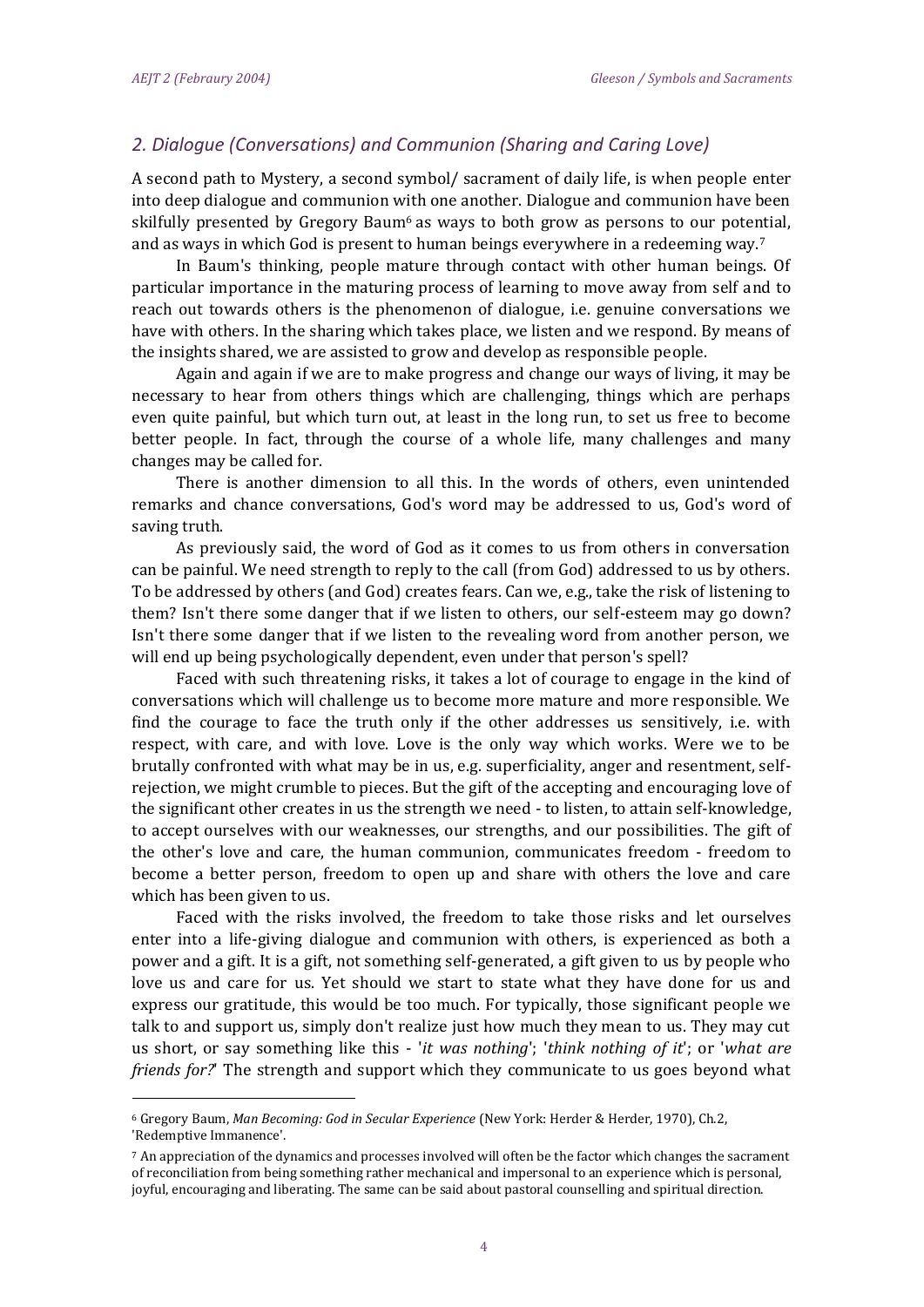they see themselves as giving. This fact takes us beyond them as God's instruments to God's self, the ultimate source of that understanding and support which another human being has communicated to us.<sup>[8](file:///C:/Documents%20and%20Settings/Admin/My%20Documents/Steven/ACU/AEJT%20Project%202011/AEJT%202-10/Ejournal/AEJT_2/Brian_Gleeson.htm%23_ftn9)</sup>

The implication of this experience is that in the human dialogue and communion by which we grow as persons, God is present as the deeper dimension of that dialogue and communion. God is present as Word and as Spirit. Human dialogue and communion are therefore sacraments of the presence and activity of God, of the Word of God and of the Spirit of God. This is so true that we can truly speak of certain people who have been significant supports and sustainers in our lives as '*God-sends*'. So much so that Baum does not hesitate to assert, '*the locus of the divine is the inter-personal*'[,](file:///C:/Documents%20and%20Settings/Admin/My%20Documents/Steven/ACU/AEJT%20Project%202011/AEJT%202-10/Ejournal/AEJT_2/Brian_Gleeson.htm%23_ftn10)<sup>9</sup> an insight shared by the author of 1 Jn 4:12: '*No one has ever seen God; if we love one another, God lives in us, and his love is perfected in us*,' and by James McCauley in the hymn, '*Where There is Charity and Love, There the God of Love Abides*'.

#### *3. The Collapse of Our Ordered World*

A third path to Mystery, another type of sacrament, is the collapse of our ordered world. When the people and possessions we prize most, when the things which are most important to us, are suddenly ripped away from us, and when there are no props and supports which help to make some sense of the senseless, it is then, and perhaps only then, that we may begin to see the face of Mystery.

I suggest that a particularly powerful symbol of this is the gospel picture of Jesus on the cross crying out to the Father in a loud voice the words of the twenty-second psalm. This is a psalm of trust, certainly, but one which begins: '*My God, my God, why have you forsaken me?*' (Mk 15:34) It is from the dark chaos engulfing his consciousness, from the sense of God's seeming absence and seeming neglect, that Jesus makes his confident and trustful plea for aid and deliverance (esp. in vv.19-20).

#### *4. Our Failures to Live Up to Our Moral Standards*

A fourth path to Mystery, a further sacrament, can be our failures to live up to our moral ideals. We adopt the standard of a Christian person given by Paul in the fifth chapter of his letter to the Galatians. We aim at living as loving, joyful, peaceful, patient, good, kind, faithful and self-controlled people. In practice, however, self-interest and various evil tendencies tend to come to the fore. We may think: '*What's in it for me?*' or '*Look after number one*'. We may manipulate others and use others to gain an advantage. What Paul said may be only too true: '*For I do not do the good I want, but the evil I do not want is what I do*' (Rom 7:19).

The positive side of the internal war which goes on inside us is that it may direct us to God the Mystery, the God in whom '*"we live and move and have our being"*' (Acts 17:28), the God of our salvation, for both explanation and healing.

#### *5. Disenchantment*

A fifth path to Mystery, and yet another sacrament in the wider sense of the term, is the path of disenchantment. Disenchantment may occur when the symbols we once trusted to bring us closer to God, are swept away, or, at the very least, are de-emphasized. This has

<sup>8</sup> Cf. the Bernard Cooke's discussion of the value and importance of human friendship in its different forms in his *Sacraments and Sacramentality* (Mystic, Conn.: Twenty-third Publications, 1983), 23ff.

<sup>9</sup> Baum, *Man Becoming*, 58.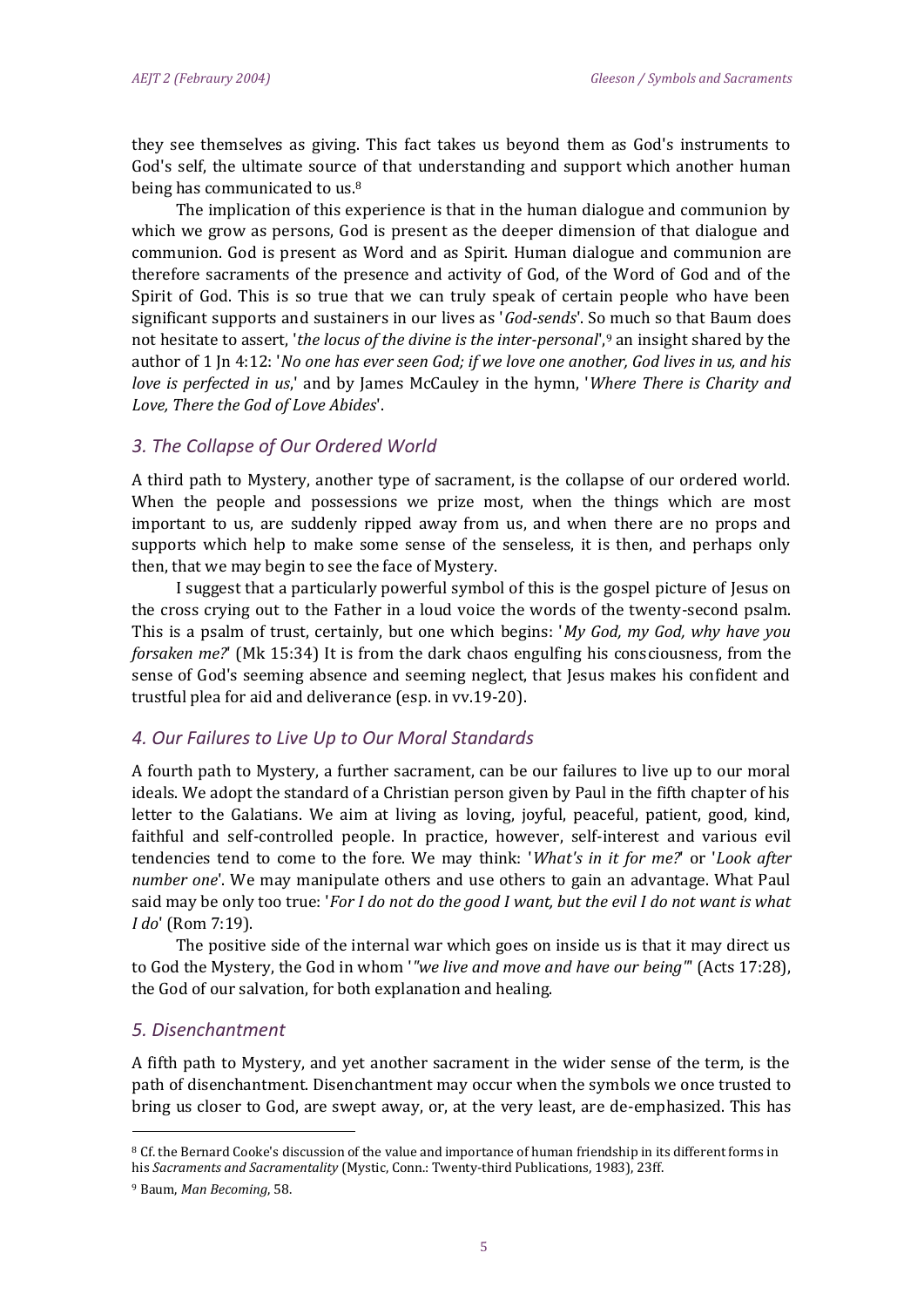happened in recent Catholic culture. For many Catholics not so long ago, '*doing the right thing*' was doing what the Church approved or recommended. The goal of their lives was the Church's approval. When they were young they learned that the '*good*' things to do, the actions which their Church approved of, were daily Mass, bowed heads after Holy Communion, seriousness and silence in church, not eating meat on Friday, paying into the planned-giving project. In the message of the Church today, these ways of being Catholic no longer enjoy the same high ratings, and are therefore given less emphasis. What counts most now is being a loving person, developing a personal relationship with Jesus Christ, following him as a disciple. What counts too in the effort to follow Christ is prayer, and especially prayer based on scripture, and Sunday Eucharist. What also counts a great deal is social action for the poor and powerless, the broken and the abandoned.

For people who relied on the old group practices to be on side with both their Church and their God (often identified in their minds), the new ways can be disturbing, disorienting, even shocking. The new ways can evoke resentment and hostility. Not only is there the loss of the old securities (e.g. reliance on relics, indulgences, and First Friday practices), but also the painful feeling of having been misled and betrayed. The pain of discovering that what they were once told so forcefully in the past was either a wrong road, or, at least, a bit of a side-track.

Disenchantment, however, need not be a totally negative experience. It can lead to a positive evaluation of the worth of various church symbols and the discovery of genuine priorities among the range of symbols. It can lead to a heightened awareness of the pilgrim nature of the Church. It can teach people not to identify the symbols of God with God's self, and thus save them from a form of idolatry. It can lead them to a purer and more adult worship of God, who is ultimately beyond any finite representation of God's presence and power.

#### *6. The Nature of Birth, Life, Growth and Death*

For some people the path to Mystery is less round-about. Contact with the wonders of nature, the wonders of birth, life, growth, and death, are sacraments. John Shea paints such a sacramental word-picture:

An old man sits by the sea and knows that the waves he watches will crash on those shores long after he is gone. He is triggered into an awareness of the Mystery within which both he and the waves dwell. A young mother watches her child at the park and suddenly wonder seizes her and carries her into an awareness of mystery.<sup>[10](file:///C:/Documents%20and%20Settings/Admin/My%20Documents/Steven/ACU/AEJT%20Project%202011/AEJT%202-10/Ejournal/AEJT_2/Brian_Gleeson.htm%23_ftn11)</sup>

William Bausch shows his appreciation of the wonders of nature as paths to Mystery when he writes:

A father looks down on his newborn son and in a precious moment he is caught up in the wonder of this small miracle. He catches a whole sudden insight into birth and life, harmony and meaning, and his own godlike creative powers. He knows that something greater than himself has been at work. A girl looks at a sunset and is pulled out of herself as it were. She suddenly grasps (or is grasped by) a sense of another dimension of reality and senses the mystery of a divine presence. There are experiences like this in the lives of many. In these special moments individuals and a whole people can look back. On reflection they sense that they had witnessed or felt or experienced in some way a golden moment; that in this or that experience they truly came alive, saw reality in a different way and felt a love born and a growth take place. In their minds there was

<sup>10</sup> Shea, *Stories of God*, 25.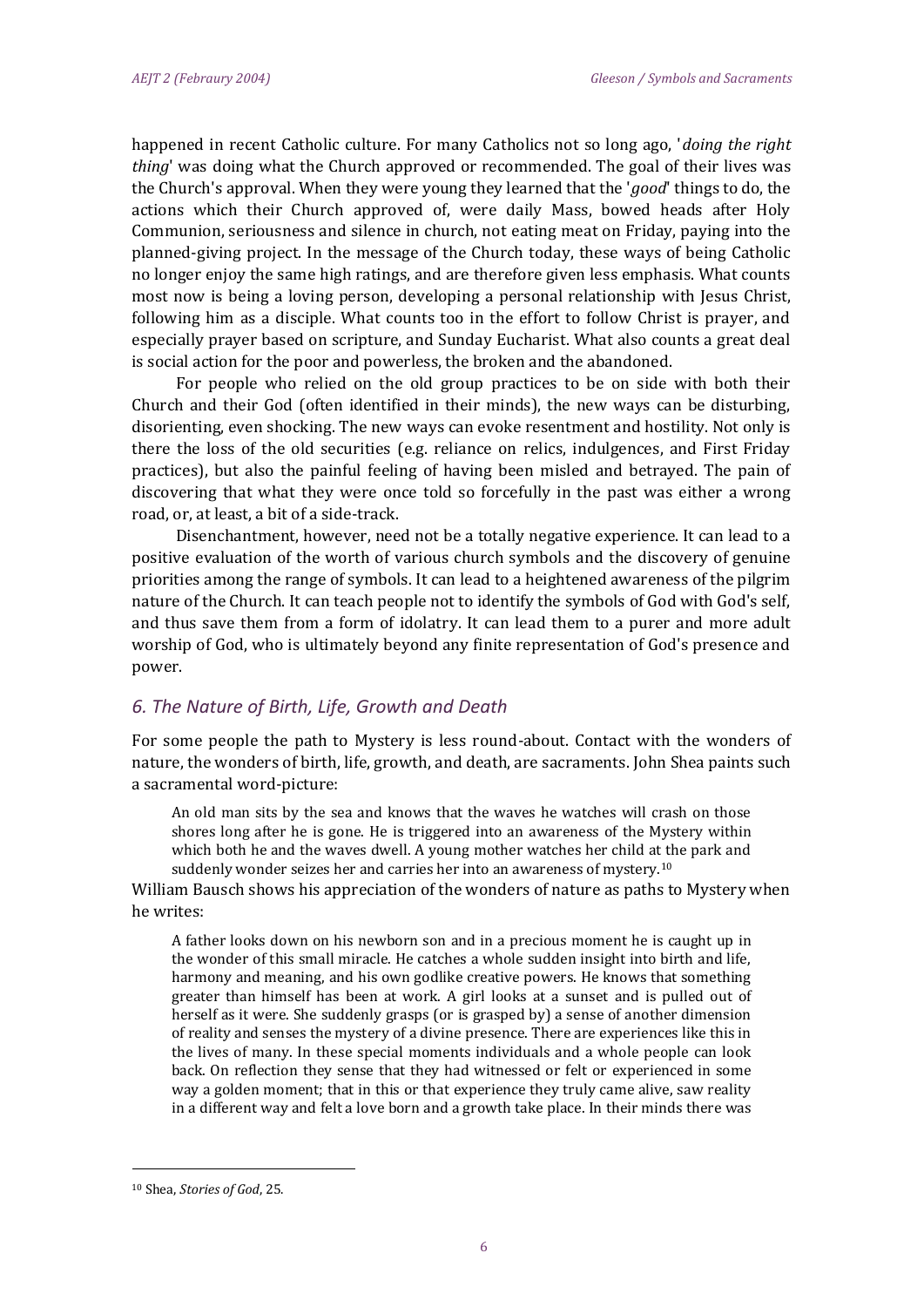no doubt that something beautiful and meaningful happened. A Power was felt, experienced.[11](file:///C:/Documents%20and%20Settings/Admin/My%20Documents/Steven/ACU/AEJT%20Project%202011/AEJT%202-10/Ejournal/AEJT_2/Brian_Gleeson.htm%23_ftn12)

#### C. EVALUATION OF SACRAMENTAL PATHS TO MYSTERY

#### *1. In Principle and Finite Experience can be a Sacrament*

We have been exploring a range of human experiences which can be typical paths leading to the Mystery which Christians name as God. But the awareness that there are other paths to Mystery, other sacraments, leads us in the direction that, in principle, any human experience, any finite experience, can be a sacrament, i.e., a path to the Mystery which is God*,* since, as the poet Gerard Manley Hopkins expresses it, '*The world is charged with the grandeur of God.*' [12](file:///C:/Documents%20and%20Settings/Admin/My%20Documents/Steven/ACU/AEJT%20Project%202011/AEJT%202-10/Ejournal/AEJT_2/Brian_Gleeson.htm%23_ftn13)

#### *2. In Sacramental Encounter, God remains Mystery*

In sacramental encounter, God remains Mystery, for God is incomprehensible. While in sacramental encounter God does emerge from hiddenness and makes himself known, this is only in part. Even as he is revealed, he remains concealed, baffling, transcendent, beyond, other, mysterious. The words of Paul come to mind: '*For now we see in a mirror, dimly, but then we will see face to face*' (1 Cor 13:12). There is no question of the sacraments of everyday life delivering God to us on a platter. God is not served up as an object, so that we can clearly say, '*he is this, he is not that*'. We do experience God, but in glimpses, traces and shadows. To confuse the signs of his presence and activity with himself in his full reality would amount to idolatry, Sacraments are signs of God which communicate God, but they are not God himself.

This is illustrated in a powerful scene in Exodus 33. Moses is deeply concerned that the Lord will refuse to travel with his people any further on their journey to the Promised Land. For they have displeased the Lord by making a golden calf and dancing around it. Moses is also concerned that his own leadership will be discredited if the Lord deserts them. In his concern about all this, Moses pleads aloud with the Lord, and the Lord relents.

Encouraged by this sign of the Lord's favour, Moses blurts out to the Lord: '*Show me your glory!*' God replies that he will make all his goodness pass before Moses, and declare to Moses his own name Yahweh, but he warns that Moses cannot see the face of God. For God says: '*you cannot see my face; for no one shall see me and live*' (v.20) .But in answer to Moses' request, God will make one concession to Moses: '*while my glory passes by I will put you in a cleft of the rock, and I will cover you with my hand while I have passed by; then I will take away my hand, and you shall see my back; but my face shall not be seen*' (vv.22-23).

'*You shall see my back ...*' Moses may not encounter the Lord directly, in all his glory. What is permitted to him is to see the Lord's back, to glimpse the Lord from behind. This is to say in an indirect way, a sacramental way, a way that is a genuine way, but one that is less than clear, a mysterious way, a way that is both light and darkness, a way that is both reality and shadow.[13](file:///C:/Documents%20and%20Settings/Admin/My%20Documents/Steven/ACU/AEJT%20Project%202011/AEJT%202-10/Ejournal/AEJT_2/Brian_Gleeson.htm%23_ftn14)

<sup>11</sup> William Bausch, *A New Look at the Sacraments* (West Mystic: Twenty-third Publications, revised ed. 1983, 1977), 13-14.

<sup>12</sup> This is the opening line of his poem 'God's Grandeur'.

<sup>13</sup> For the germ of this idea developed in my own way, see Joseph Powers, *Spirit and Sacrament: The Humanizing Experience* (New York: Seabury, 1973), 1f.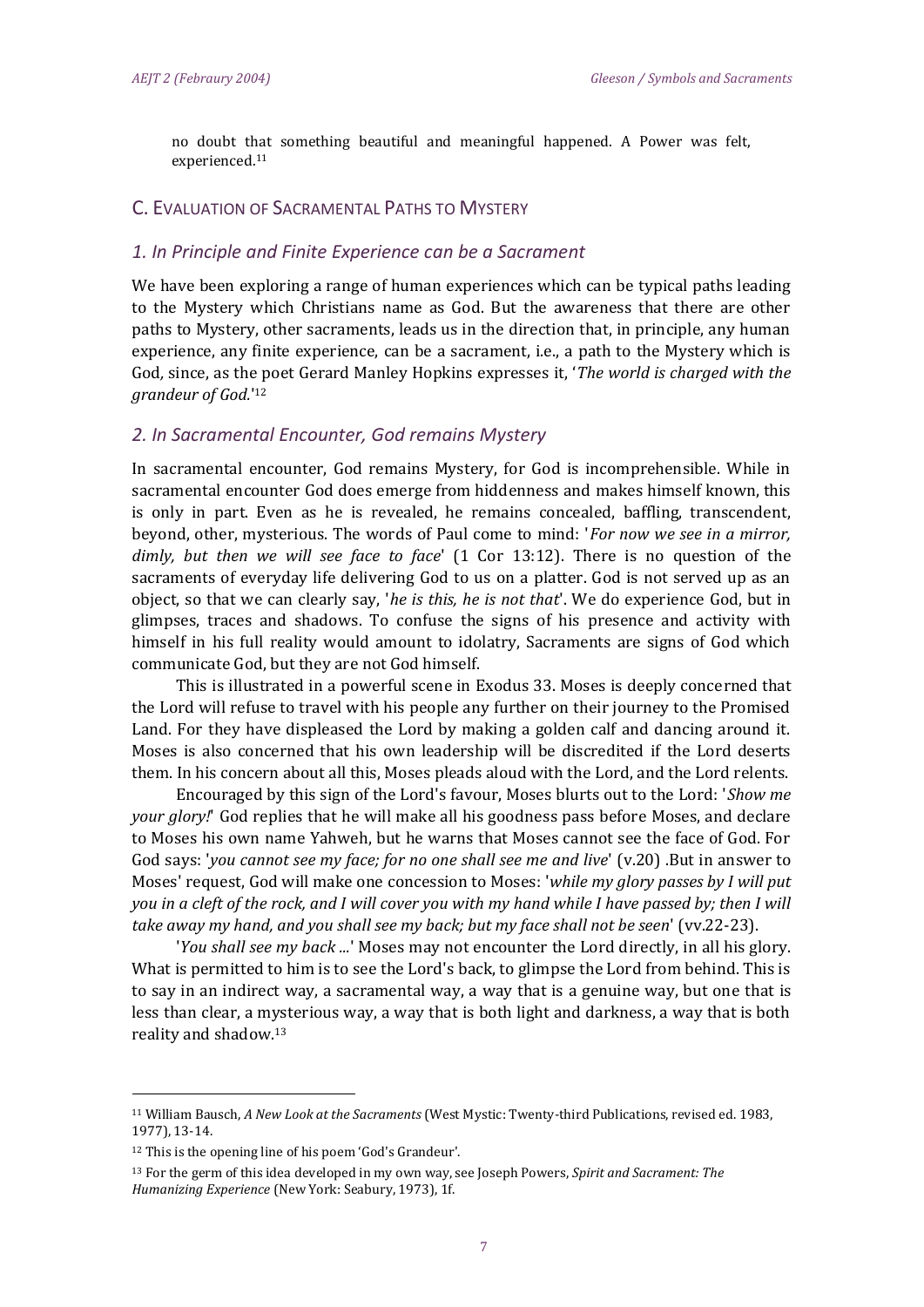The God whom we encounter in sacraments is, I have been saying, Mystery. Real though it is, the sacramental encounter is limited. Even as we experience the presence of God, within and through the signs of the presence of God, we experience also the absence of God. There can be no pretence that in any human experience, even in a special sacramental ritual like the Eucharist, we can capture the full reality of God. There can be no question of objectifying God, of delivering God in a packet or a package, as it were. And yet, one does not hesitate to claim that in sacraments of all kinds, God does meet us, and we do meet God.

## D. A COMMON FACTOR IN A RANGE OF SACRAMENTAL EXPERIENCES

The question arises concerning whether, in the huge array of real and possible sacramental experiences, there is any common factor.

It seems that what is common to a variety of experiences is that they raise fundamental and significant questions. Questions about origin: - e.g. *Why does the world exist? Why is there anything at all? Where did I come from?* Questions about destiny: e.g. *Where is the world heading? What will happen to me when I die?* Questions about the meaning of life now: - e.g. *Where does my sense of moral obligation come from? Why OUGHT I do anything at all? Why go on living? 'To be or not to be?' Why go on loving? Why be generous and compassionate and forgiving? Why bother? What's the point?*

I have said that such basic ultimate questioning triggered off by human experiences may lead to God. I am not pretending they will infallibly do so. Of their nature, symbols are somewhat ambiguous. Other interpretations, other answers, other conclusions, are possible, e.g. in the words of Frederick Langbridge (1849-1923): '*Two men looked out from prison bars; one saw mud, the other saw stars*.'

But when it happens that particular human experiences do lead to basic questioning, such experiences may well become '*an invitation to transcendence.'*[14](file:///C:/Documents%20and%20Settings/Admin/My%20Documents/Steven/ACU/AEJT%20Project%202011/AEJT%202-10/Ejournal/AEJT_2/Brian_Gleeson.htm%23_ftn15) They may offer an opportunity to transcend the limits of personal experience, i.e., as the word '*transcend*' suggests, to climb up and over the present experience, reach God, and embrace God as the ultimate source and meaning of one's whole life. In the process of discovering God, such experiences may also offer the opportunity to gain a whole new way of looking at life, a new heart and a new spirit.

It is out of a whole process of experience, questioning and vision that the reality of God emerges. But God does not emerge as this particular thing, this particular object. God is discovered as a background, as Being with a capital '*B*', out of which, within which, and in terms of which, everything else is seen. It is out of this whole process that God is discovered as an active presence, a dynamism, the source and sustainer and destiny of all there is. Joseph Powers remarks: '*When we open ourselves ... in total self-transcendence ... we don't get the Answer. Hopefully, the Answer gets us*.'<sup>15</sup>

#### E. SACRAMENTAL EXPERIENCE NOT THE EXPERIENCE OF EVERYONE

In this treatment of the subject I have proposed that human experiences of one kind or another can be signs or sacraments of the presence and activity of God. The operative words are '*can be*'. We have to face the fact that apparently this is not the case for

<sup>14</sup> Powers, *Spirit and Sacrament*, 12.

<sup>15</sup> Powers, *Spirit and Sacrament*, 18.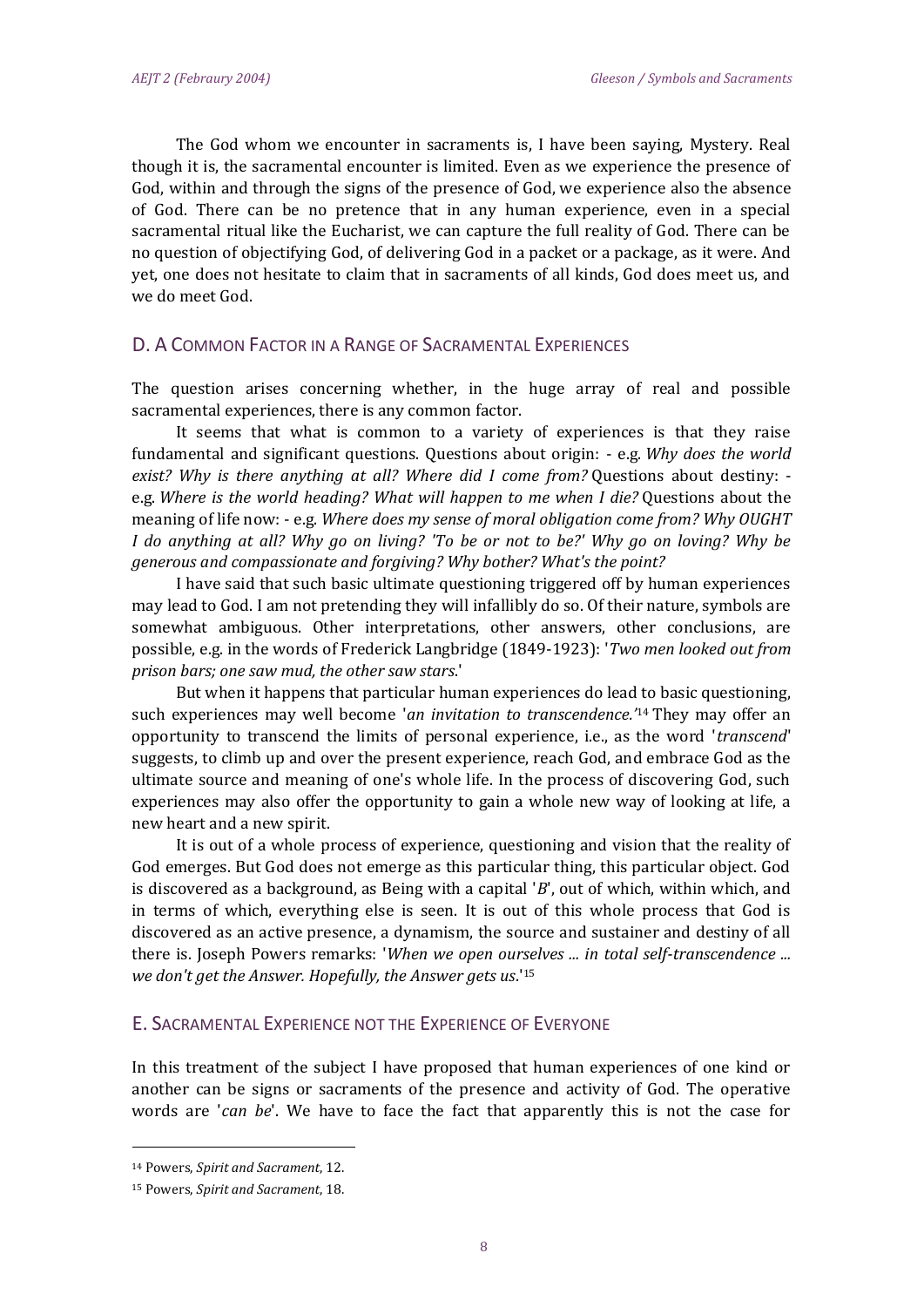everyone. For some people, God is more absent than present. Some do not see any shadows or traces or glimpses of God in their lives. Some even deny or doubt that God exists. Sandra DeGidio remarks:

A sunset, a period of quiet prayer, a storm, the birth of a child, an intimate conversation with a close friend all have the potential for revealing God to us in new and deeper ways. The phrase "potential for" is important here. Such experiences may not always be sacramental for all people. Some aspects of creation are more "charged" with God than others. And people vary in their capacity to see God in these sacramental manifestations because of their individual backgrounds and experiences. For example, a sunset or conversation with a close friend is a more poignant sacramental experience for me than a storm or the birth of a child. Storms frighten me, and I have never given birth.<sup>16</sup>

Is there anything more that can be said about this? Why does one person discern God and another fail completely to recognize God in any shape or form?

In answer to this question, nothing clear and indisputable can be asserted. We are stepping into the cloudy area of the gift and workings of faith. However, the following considerations are put forward to help illuminate the dimness and darkness about this.

#### *1. Everyday Awareness vs. Sacramental Awareness*

To discover God in and through human experience requires a particular kind of awareness, a particular kind of consciousness. Shea, in this regard, makes a useful distinction between '*everyday awareness*' and '*sacramental awareness*'.

Everyday awareness has two points of reference. For example, I (1) see a bird (2). Sacramental awareness has three points of reference. For example, I (1) see a bird (2), and in and through this interaction become aware of the dimension of Mystery  $(3)$ .<sup>17</sup>

#### *2. Sacramental Awareness is not the Way of the Mystic or Philosopher*

'*The process of becoming aware of the dimension of Mystery*,' claims Shea, '*differs from both mysticism and rationalism*.' Mystics, looking for a pure, unencumbered communion with the divine, leave behind their everyday environment as an obstacle to the immediate, intense merger with the divine, which they are pursuing. They are looking for a special religious experience '*and not the religious dimension of ordinary human experience*'. The philosopher, beginning with some indisputable fact, proceeds by the stepladder approach of logical inference: If this is so, then that also must be the case, and may conclude e.g. that God is the Unmoved Mover.<sup>18</sup>

#### *3. Sacramental Awareness is the of the Poet and the Novelist*

Sacramental awareness is the way of the poet, the novelist, and the artist. It is the way of feeling and sensitivity. Not in the way of blind emotionality, but in a way which is both cognitive and affective. It perceives Mystery by sensitively entering into and reflecting upon human experiences. It perceives by participation. Shea remarks: '*Sacramental consciousness does not desert the concrete, historical world but turns it into a symbol*.'<sup>19</sup>

<sup>16</sup> Sandra DeGidio, *Sacraments Alive: Their History Celebration and Significance* (Mystic: Twenty-third Publications, 1991), 9.

<sup>17</sup> Shea, *Stories of God*, 18.

<sup>18</sup> Shea, *Stories of God*, 17f.

<sup>19</sup> Shea, *Stories of God*, 21.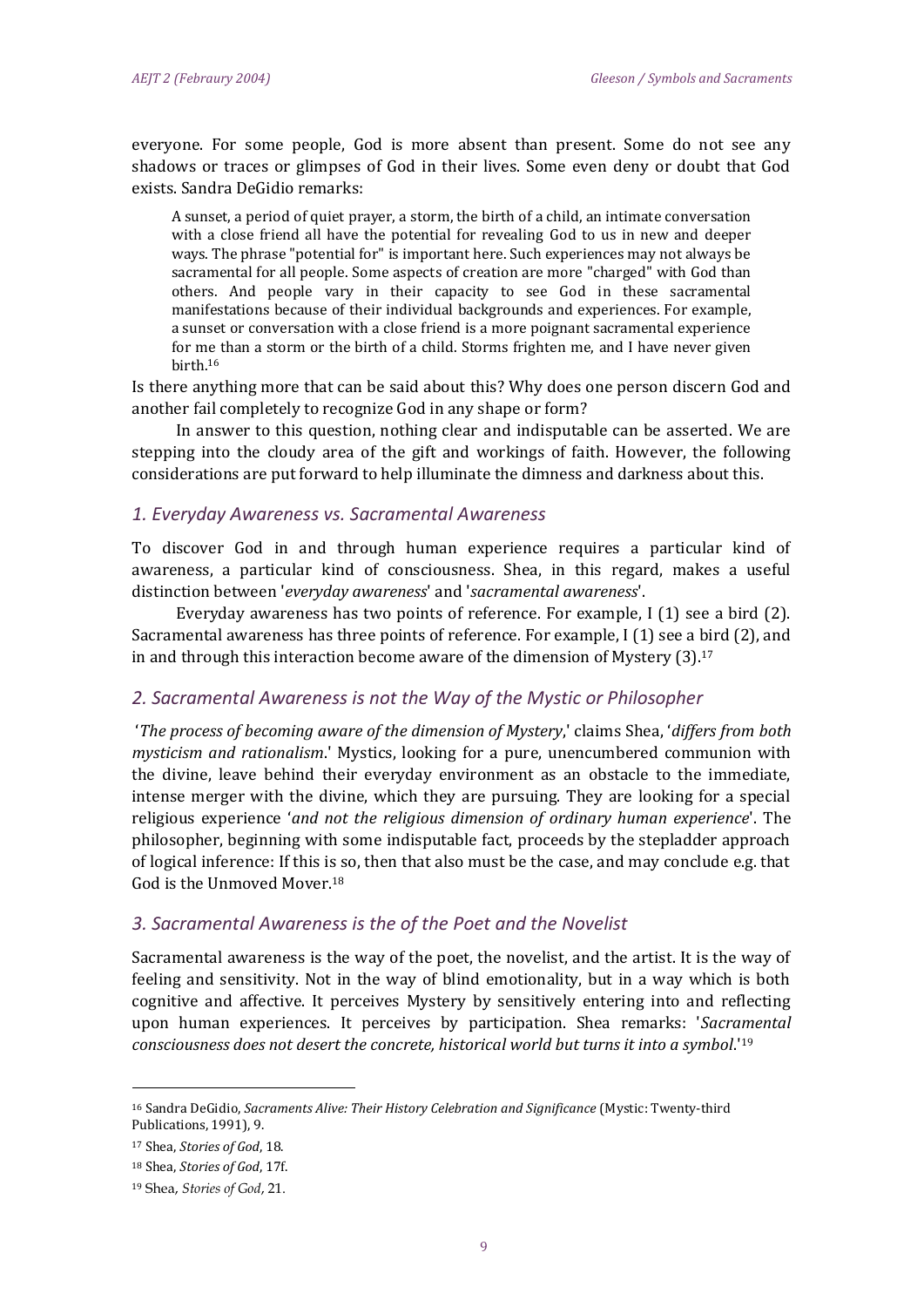## *4. Sacramental Awareness is Difficult for People Today*

It has been suggested that sacramental awareness does not come easy to people nowadays. For the modern person tends to be blocked, entrapped, in two-point awareness, unable to touch the dimension of Mystery. It is claimed that the cause of this blockage is the technological spirit, which encourages manipulation of the surface of reality but is insensitive to its depth.[20](file:///C:/Documents%20and%20Settings/Admin/My%20Documents/Steven/ACU/AEJT%20Project%202011/AEJT%202-10/Ejournal/AEJT_2/Brian_Gleeson.htm%23_ftn21) For people who stay at the surface of reality, there is not much room left for getting to its depths, not much room for what Abraham Maslow has called '*peak experiences*' and others have called '*depth experiences*'. For a person with the mind-set '*what you see is what you get and all you get*', moving any distance into the depth of Mystery is barred by the narrow norms of scientific truth and method. Shea remarks that '*in this situation ... Being is forgotten*.' [21](file:///C:/Documents%20and%20Settings/Admin/My%20Documents/Steven/ACU/AEJT%20Project%202011/AEJT%202-10/Ejournal/AEJT_2/Brian_Gleeson.htm%23_ftn22) In this situation, the grace, the beauty and the poetry of life are edged out. With this mentality, sacramentality, sacramental consciousness, may be all but extinguished, in favour of what Shea has labelled '*the flatearth impulse.*' 22

It doesn't have to be this way. Albert Einstein believed that the kind of consciousness Shea discusses is the source of all science as well as all art. He made the observation:

The most beautiful thing we can experience is the mysterious side of life. It is the deep feeling which is at the cradle of all true art and science. In this sense, and only in this sense, I count myself amongst the most deeply religious people.<sup>23</sup>

Scientific advance, per se, ought to intensify rather than blunt our sensitivity to the sense of Mystery. One has only to contemplate e.g. the marvellous and intricate workings of the human body, with its extraordinary balance and co-ordination, in order to praise the Creator, for the emergence of that incredible combination of systems which is the human body.

#### F. THE ROLE OF SYMBOL IN LITURGY (INCLUDING THE SACRAMENTS)

The Constitution on the Liturgy of Vatican II speaks of the role of symbol in liturgy when it says: 'In the liturgy the sanctification of women and men is given expression in symbols perceptible to the senses and is carried out in ways appropriate to each of them.'[24](file:///C:/Documents%20and%20Settings/Admin/My%20Documents/Steven/ACU/AEJT%20Project%202011/AEJT%202-10/Ejournal/AEJT_2/Brian_Gleeson.htm%23_ftn25) This implies that the words that we say, the things that we use, and the actions that we carry out, take us beyond ourselves and put us into contact with Mystery, i.e. with the God whom we cannot see and touch and hear directly with our human senses.

The liturgy is an extension of the Incarnation. The realities which liturgy expresses in celebration are embodied in objects and in human gestures and actions. By using water, oil, bread, wine, words, movement, music, singing, etc, we experience the presence of God and his love, and make appropriate responses of adoration, praise, thanksgiving, repentance, etc. We also experience one another as fellow Christians, and reach out to them in openness, acceptance, welcome and hospitality. Thus, e.g. in the celebration of the Eucharist the bread and wine which, as food, symbolize the human life they nourish, come to symbolize Christ giving himself to his community as '*the bread of life and the cup of* 

<sup>20</sup> Shea, *Stories of God*, 21.

<sup>21</sup> Shea, *Stories of God*, 22.

<sup>22</sup> Shea, *Stories of God*, 24.

<sup>23</sup> Albert Einstein, cited in Shea, *Stories of God*, 24.

<sup>24</sup> Second Vatican Council, *Sacrosanctum Concilium*, §7.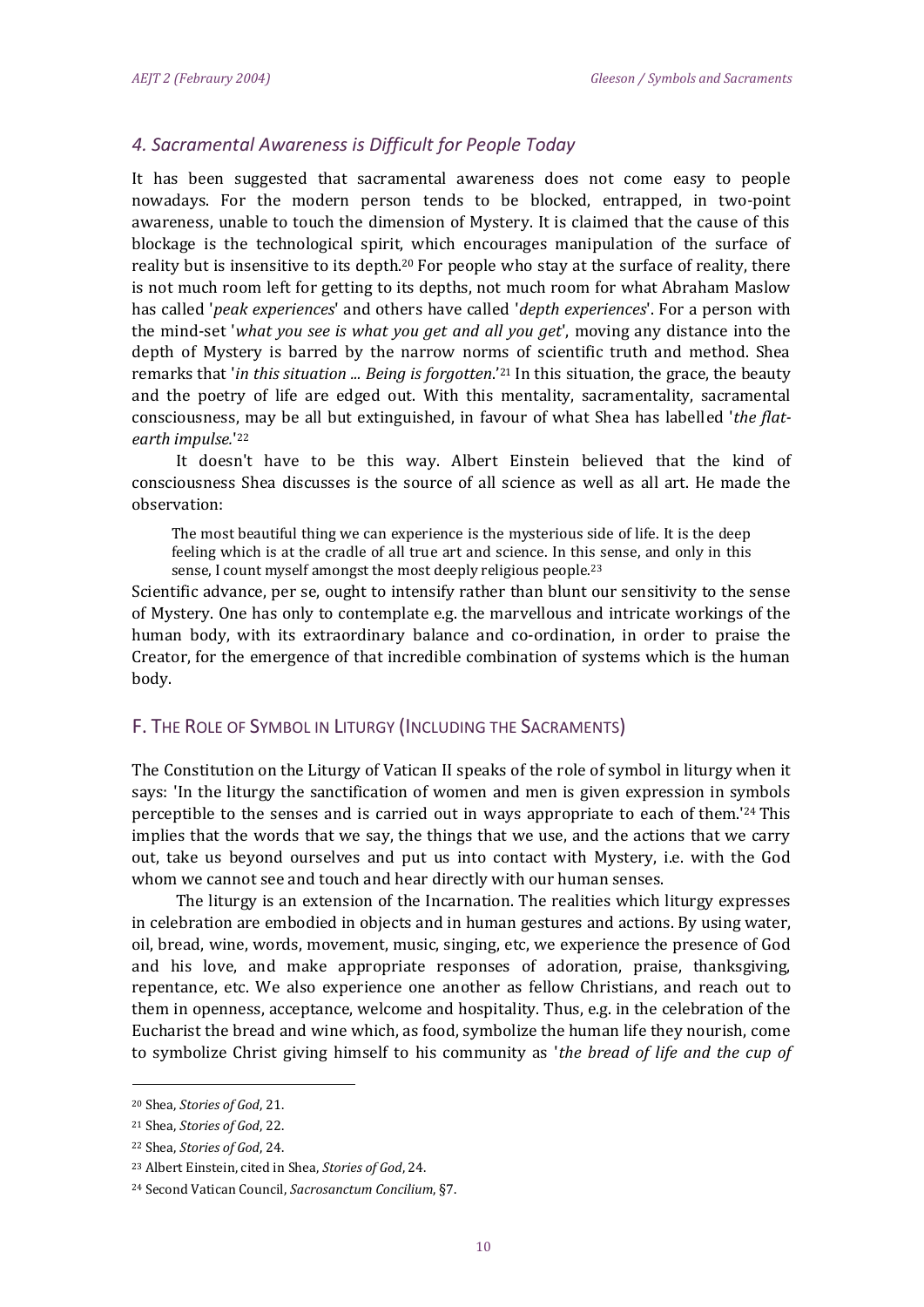*everlasting salvation.*' [25](file:///C:/Documents%20and%20Settings/Admin/My%20Documents/Steven/ACU/AEJT%20Project%202011/AEJT%202-10/Ejournal/AEJT_2/Brian_Gleeson.htm%23_ftn26) In the '*Liturgy of the Eucharist*' those taking part enact in symbol what Jesus did when '*he took bread, gave thanks, broke the bread, and gave to his disciples saying ...* ' Thus through liturgy as a symbol system, our relationship with God becomes a concrete relationship, an embodied relationship.

## G. SOME CONCLUSIONS

From what has been said on the topic up till now, we may conclude that the seven sacraments of Roman Catholicism are not the only sacraments or symbols of God's presence in the world, life, history, and Church. From the concrete examples considered, we may move to some statements of general principle about the anthropological or human basis of the notion of sacrament. That is, of how what we call '*sacrament*' is earthed in the visible, the tangible, and the finite. That is, of how sacrament is the point of contact between the visible and the invisible, the tangible and the intangible, or, to put it another way, how our human experiences function as '*doors to the sacred.*' 26

## *1. The Sacramental Principle*

What is particularly distinctive about Catholicism is its commitment to '*the principle of*  sacramentality.<sup>'[27](file:///C:/Documents%20and%20Settings/Admin/My%20Documents/Steven/ACU/AEJT%20Project%202011/AEJT%202-10/Ejournal/AEJT_2/Brian_Gleeson.htm%23_ftn28)</sup> The sacramental principle means, in a nutshell, that the invisible God whom '*no one has ever seen*' (Jn 1:18) is disclosed through something that is earthly, visible, tangible, through something, in short, which may be humanly experienced. All sorts of experiences function as signs of the presence of God. So, for Richard McBrien, the word '*sacrament*' in its widest sense '*applies to any finite reality through which the divine is perceived to be disclosed and communicated, and through which our human response to the divine assumes some measure of shape, form, and structure.*' 28

This is to say that God, the source of all good and the ultimate depth of reality, is disclosed through signs of his presence - e.g. the universe, environment, movements, events, persons, communities, objects, places, words, and rituals. A sacramental vision '*sees*' God in all things (St Ignatius Loyola).

The '*sacramental principle*' has much in common with '*the incarnational principle*'. This is to say that God's way to us and our way to God is through the human, the fleshly, the historical, and the particular. Richard Gula remarks: '*There is no other way for us who are body-persons to experience the invisible except through that which we can touch, or to hear the inaudible except through that which strikes the ears*.'[29](file:///C:/Documents%20and%20Settings/Admin/My%20Documents/Steven/ACU/AEJT%20Project%202011/AEJT%202-10/Ejournal/AEJT_2/Brian_Gleeson.htm%23_ftn30) People of faith don't stop at the appearance of things, but see through them to the deeper reality of God.

#### *2. The Principle of Mediation*

The related '*principle of mediation*' is summarized in the traditional maxim: '*Sacraments are not just signs of grace, they cause what they signify*.' This is to say that something earthly, something in human experience, not only suggests the existence and presence of God, but it also mediates or communicates that presence. Thus through their human

<sup>25</sup> First Eucharistic Prayer, Order of Mass.

<sup>26</sup> The expression was coined by Joseph Martos as the title of his work, *Doors to the Sacred: A Historical Introduction to the Sacraments in the Christian Church* (Tarrytown, N.Y. Triumph Books, 1981, 1982, 1991).

<sup>27</sup> Richard McBrien, *Catholicism* (East Malvern: Collins Dove, 1994), 787.

<sup>28</sup> McBrien, *Catholicism*, 788.

<sup>29</sup> Richard Gula, *To Walk Together Again: The Sacrament of Reconciliation* (Ramsey: Paulist Press, 1983), 72.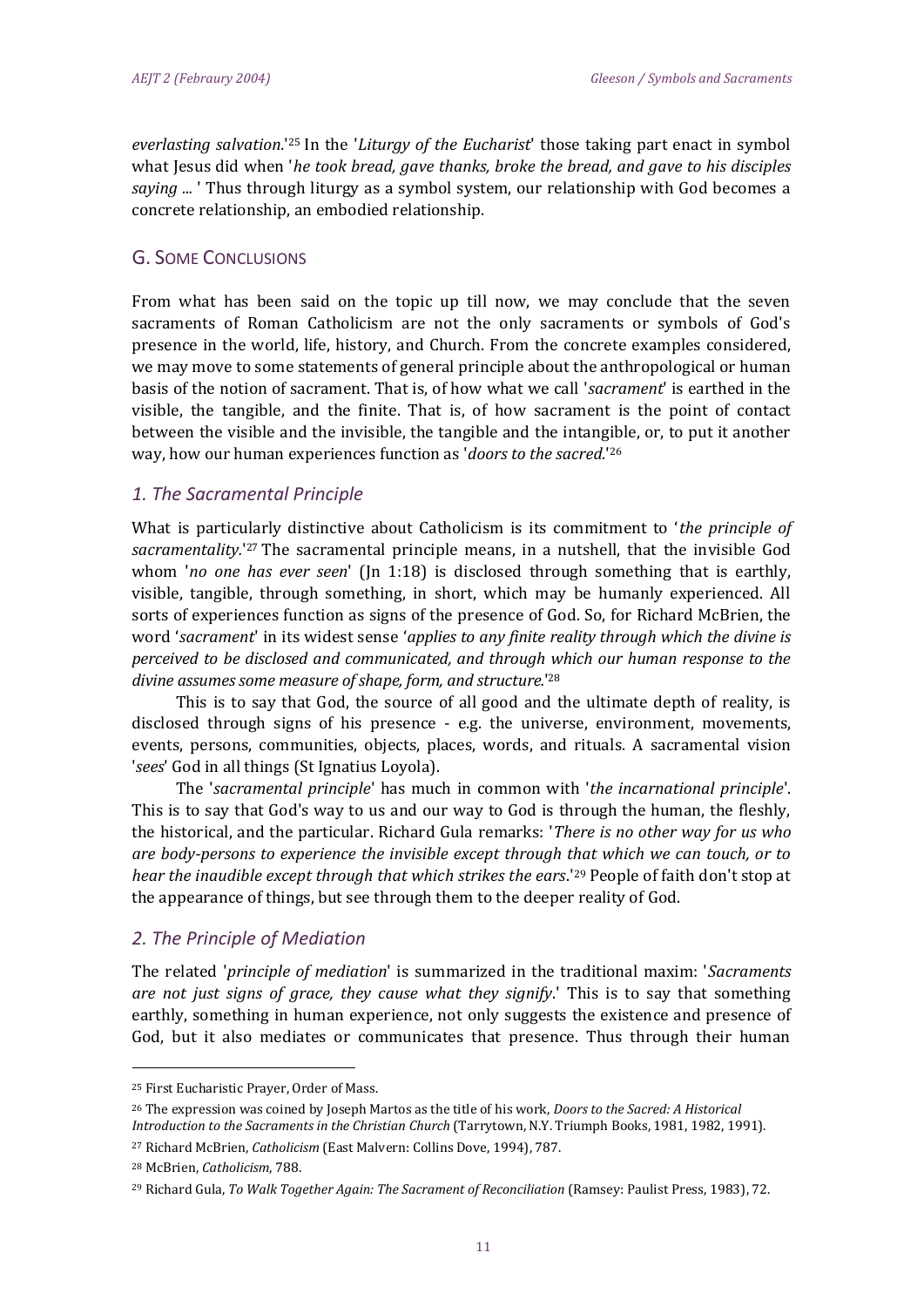experiences, people of faith encounter God and enter into a personal relationship with God.

#### *3. Implications of these Principles*

Among the implications of the double principles of sacramentality and mediation, the following stand out:

- (1) In principle, everything we experience is capable of embodying and communicating the divine;
- (2) As a general rule, our relationship with the invisible God is an indirect relationship;
- (3) So grace (God as love) comes to us through various signs and instruments of God; and
- (4) Jesus Christ and the Church are special signs of God communicating his love for people, and drawing forth their responses. In his earthly existence he communicated through bodily signs. His own human nature was for people the sign and instrument of God and his love. In his present risen state, he has taken on his disciples (the Church) as his body. They are to be his face, hands, feet, heart and voice, to the human race. This is to say that the Church is the sacrament of Christ in the world today, the sacrament of the coming of the kingdom of God.

## *A Follow-up Discussion<sup>30</sup>*

- (1) How would you describe or define a '*sign*'?
- (2) Make a list of six signs which are part of your everyday life and indicate which are natural, e.g. smoke, and which are artificial, e.g. '*exit*'.
- (3) How would you describe or define a '*symbol*'?
- (4) Name one symbol that is particularly personal, and state why you call it a symbol rather than a simple sign.
- (5) Recall an incident when you used some symbol, e.g. a letter or a gift, to communicate what you were thinking and feeling, but which went only so far to communicate all that you were thinking and feeling.
- (6) Can you name some symbol which means a great deal to you but means nothing to anyone else?
- (7) Has there been any occasion when some symbol, e.g. the playing of a song or hymn at a wedding or funeral, or a movie scene, triggered some reaction in you and even brought tears to your eyes?
- (8) Describe a situation in which you experienced awe and wonder.
- (9) In the light of your understanding of the meaning of a symbol, what is faulty about saying: - '*But X is only a symbol*.'

<sup>30</sup> Adapted from Joseph Champlin, 'Discussion Questions,' *Special Signs of Grace: Sacraments and Sacramentals* (Collegeville, Minn.: Liturgical Press, 1986), 22-23.